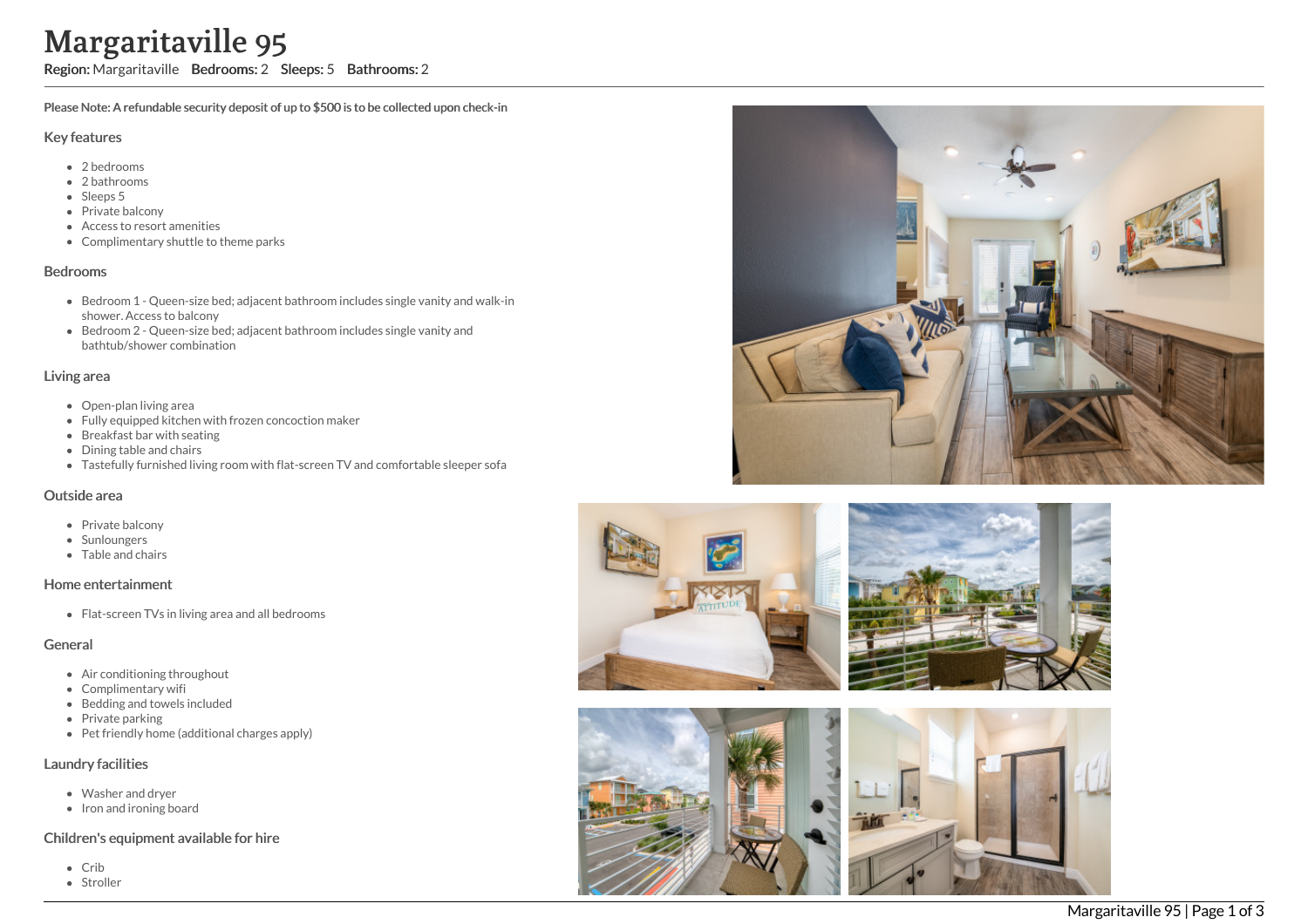- $\bullet$  High chair
- Pack and play

# Resort facilities

A beautiful resort where luxury living meets fantastic fun, Margaritaville is a brand new holiday destination, home to a spectacular range of amenities. Set within lush, tropical grounds, this resort features an impressive lagoon-style pool, soft sand beaches and an exhilarating waterpark, suitable for the whole family. Guests can also benefit from a relaxing spa, a fitness center and plenty of kids clubs with activities to suit all ages. Furthermore, the entertainment district offers a wide range of first-class shopping, dining and lounge experiences, all within walking distance of your holiday home and there's a complimentary shuttle to the theme parks.

# Places of interest

- Disney World 5.1 miles
- Universal Studios 16.7 miles
- Sea World 11.7 miles
- Orlando International Airport 24.5 miles

Parts of the Margaritaville Hotel are currently under construction. Apologies for any disturbance or inconvenience this may cause during your stay at Margaritaville Resort, Orlando.